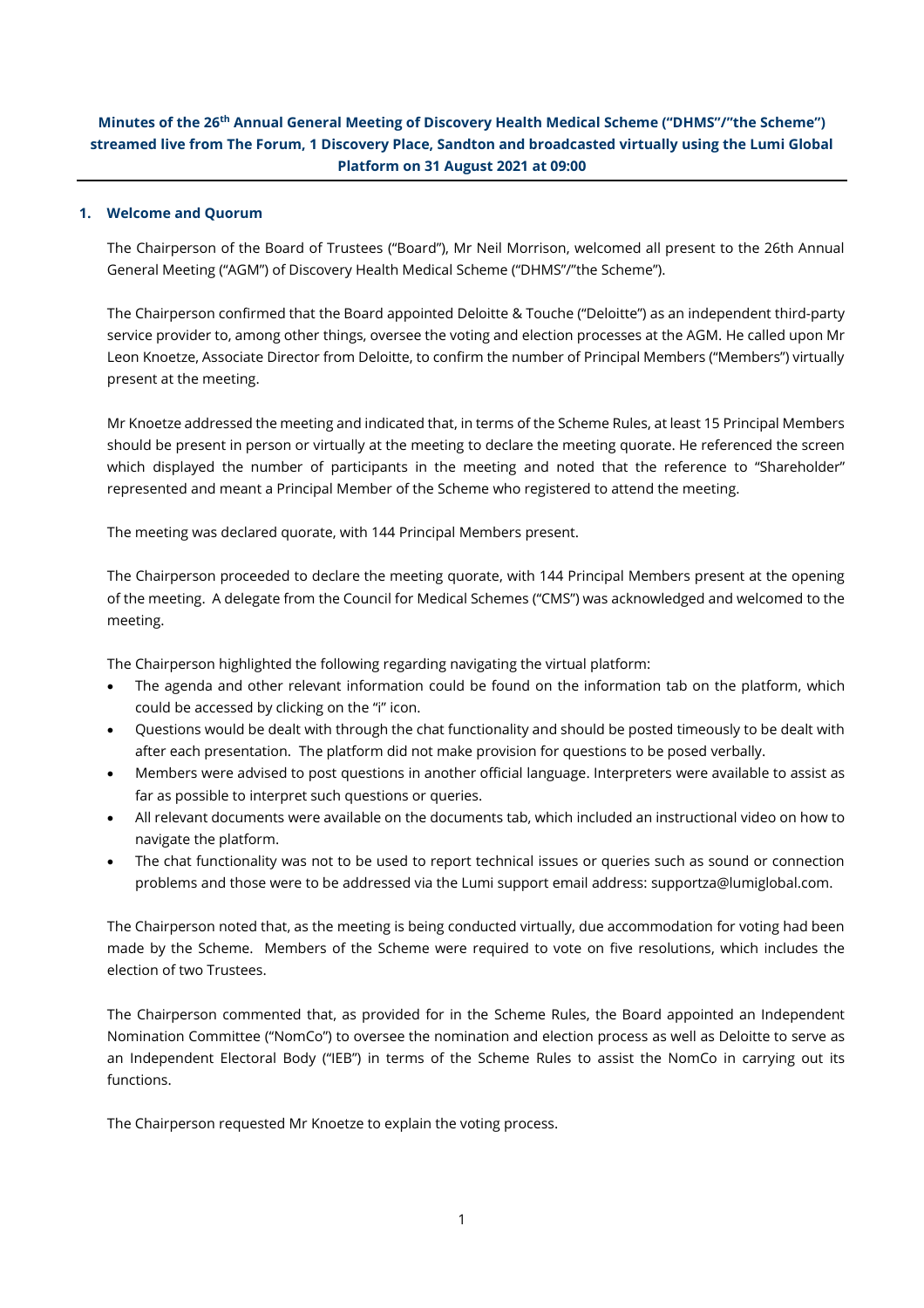Mr Knoetze elaborated on the role and activities of the IEB in the context of the AGM. In its capacity as the IEB, Deloitte was responsible for the following electoral process and voting activities:

- a. Call for nominations:
	- Call for nominations opened on 20 April 2021 and closed on 24 May 2021, 99 calendar days prior to the AGM.
- b. Receiving and vetting of nominations:
	- Nominations received via email in a designated email inbox or in hard copy at designated Deloitte offices were independently vetted against the eligibility criteria, as set out in the Scheme Rules.
- c. Preparation of the candidate list for NomCo approval:
	- The vetting results for all nominees were presented to and approved by the NomCo. The distribution of the final approved candidate list together with the Notice convening the AGM was completed on 30 July 2021, 32 days prior to the AGM.
	- All Members were provided with a link to register from 30 July 2021 until 27 August 2021 to attend the virtual AGM as either a Principal Member or as a guest.
	- Registrations were vetted by the IEB in terms of the Scheme Rules, which prescribes that only Members in good standing will be permitted to participate in the meeting on proof of identity. Access credentials were provided to only approved Principal Members.
- As at the closing date of 27 August 2021, the IEB had approved the registration of a total of 741 members. d. The receiving and vetting of proxies:
	- The Scheme Rules provide that every Member who is in good standing and who is present at the Scheme's AGM has the right to vote or may appoint another Member who is in good standing, as a Proxy to attend, speak or vote on their behalf. That Principal Member may complete and sign a proxy appointment form in which he/she may nominate another Principal Member of DHMS to attend, speak and vote in his/her stead.
	- Requests for proxy appointment forms were received by the IEB via email in a dedicated email inbox or through the call centre. All proxies were vetted to ensure compliance with the Scheme Rules prior to proxies being confirmed as valid.
	- Prior to the commencement of the AGM, Lumi allocated the valid number of proxy votes to proxy holders on the virtual platform. This was duly observed and verified by the IEB.
- e. Overseeing the actual election at the AGM.
	- Members of the Scheme are required to vote on five Resolutions.
	- Only Principal Members and proxy holders in attendance virtually will be able to cast their vote.
	- The Chairperson will declare the voting open, after which the polling icon will appear. The matters to be voted on and the available voting options will be displayed. Principal Members and proxy holders may then commence with casting their vote.
	- Split voting is available for proxy holders and Mr Knoetze explained the process to cast a split vote.
	- Members were informed that Single votes are not permitted to be split.
	- Mr Barrington Maggot has withdrawn his candidacy and is no longer available for election. Mr Maggot's name has been removed from the list of candidates on the voting platform.
	- Voting can be performed at any time during the meeting until voting closes at 16:00 on the day of the AGM. Members were reminded that their last choice would be submitted at that point. The polling icon would no longer be visible, and no further votes would be accepted.
	- Members would still be able to send messages and view the webcast whilst the poll is open.

Mr Knoetze asked if there were any questions with regards to the nomination process or the candidate list.

A Member, Sikander Abdool Haq Kajee, questioned how many proxies were approved.

Mr Knoetze confirmed that a total number of 782 proxies were approved.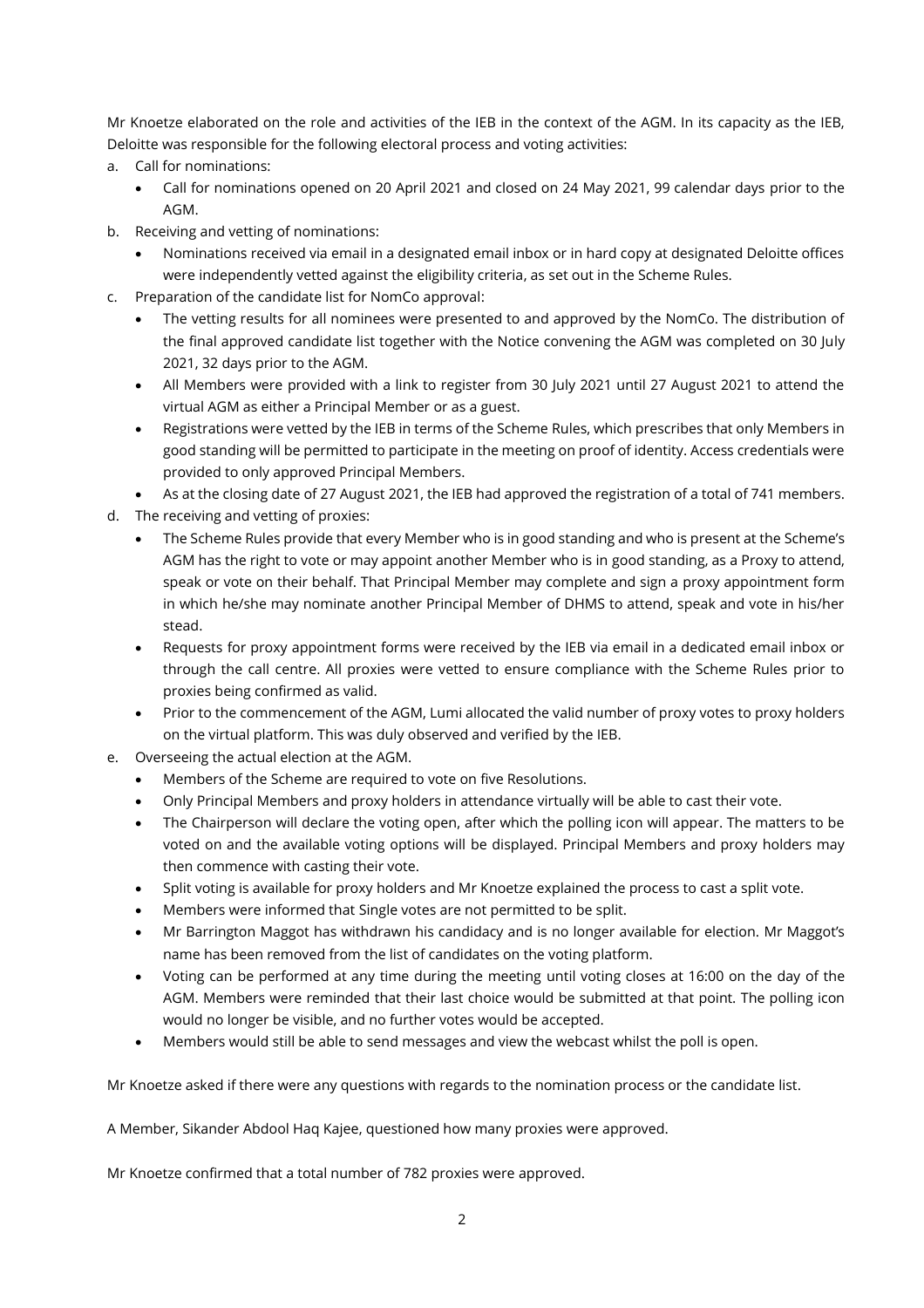The Chairperson confirmed that there were no further questions and declared voting open.

#### **Confirmation of the Agenda**

The Chairperson presented the agenda of the meeting and called upon Members to approve and second the agenda. Nicky Lakay proposed the approval of the agenda, and Natasha Roopa seconded the proposal. The agenda was duly confirmed.

#### **The agenda for the meeting was as follows:**

- 1. Welcome and quorum
- 2. Minutes of the 2019 Annual General Meeting for approval
- 3. Minutes of the 2021 Special General Meeting for approval
- 4. Tabling of the 2019 and 2020 Integrated Report, including the Scheme's Annual Financial Statements for the financial years ended 31 December 2019 and 31 December 2020
	- 4.1. Presentation by the Principal Officer of Discovery Health Medical Scheme
	- 4.2. Presentation by the CEO of Discovery Health (Pty) Limited, the Administrator and Managed Care Organisation of Discovery Health Medical Scheme
- 5. Governance
	- 5.1. Discovery Health Medical Scheme Trustee Remuneration Policy and approval of the 2020 and 2021 Trustee Remuneration
	- 5.2. Appointment of Auditors
- 6. Motions
- 7. General
- 8. Voting and closure of the AGM
	- 8.1. 2020 and 2021 Trustee Remuneration
	- 8.2. Non-binding Advisory vote on the Trustee Remuneration Policy
	- 8.3. Appointment of Auditors
	- 8.4. Motions
	- 8.5. Election of Trustees

# **2. Confirmation of the Minutes of the 2019 Annual General Meeting (for the financial year ended 31 December 2019 and 31 December 2020)**

The Chairperson referred Members to the copy of the minutes of the 2019 AGM, which were included in the documents tab on the virtual platform. The Chairperson stated that the Board of Trustees considered the minutes and regarded them as an accurate reflection of the proceedings of the AGM held in June 2019.

There were no further questions and the Chairperson continued with the confirmation of the minutes of the 2019 Annual General Meeting.

Lindsay Baker proposed the approval of the minutes, and Raquel Jardim seconded the proposal. The minutes were thus duly approved.

### **3. Confirmation of the Minutes of the 2021 Special General Meeting**

The Chairperson referred Members to the copy of the minutes of the 2021 Special General Meeting ("SGM"), which were included in the documents tab on the virtual platform. The SGM dealt with the amalgamation with Quantum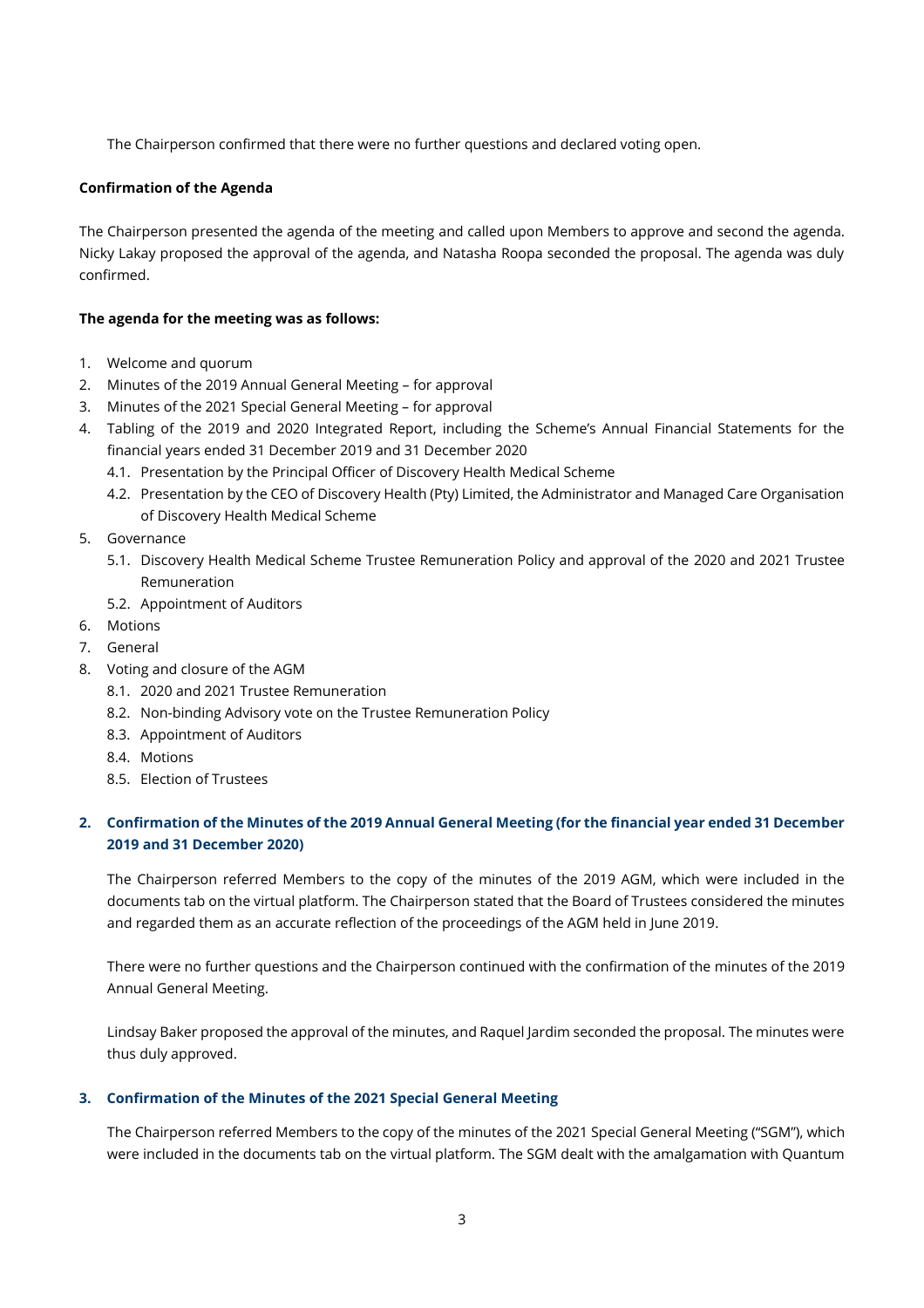Medical Aid Society ("QMAS"). The Chairperson stated that the Board of Trustees considered the minutes and regarded them as an accurate reflection of the proceedings of the SGM held in March 2021.

Esté Whyte proposed the approval of the minutes, and Selwyn Kahlberg seconded the proposal. The minutes were thus duly approved.

# **4. Tabling of the 2019 and 2020 Integrated Reports, including the Scheme's Annual Financial Statements for the financial years ended 31 December 2019 and 31 December 2020**

The Chairperson referred to Rule 25.1.5 of the Scheme Rules, which require the financial statements to be laid at the meeting.

There were no questions raised regarding the Annual Financial Statements.

#### **4.1 Presentation by the Principal Officer of Discovery Health Medical Scheme**

Ms Mbewu offered gratitude and thanked Members for their continued support through the pandemic by maintaining their medical scheme membership.

A copy of the presentation was made available to Members through the virtual platform. The following aspects were highlighted to Members:

#### **Managing the Impact of COVID-19**

- Since the insurgence of COVID-19, in March 2020, the Scheme's insights have shown a surge in infections, increased COVID-19 hospitalisation and mortality as well as an increased demand for COVID-19 related support.
- The lockdown restrictions, which were introduced in March 2020 have led to a reduction in health seeking behaviour.
- The Scheme covered 1.6 million tests through benefits offered to Members. 45 000 Members tested positive and required follow up care, in particular hospitalisation, in order to treat their COVID-19 symptoms. The Scheme also introduced a Pulse Oximeter benefit for high-risk members, of which 33 000 Members made use of the opportunity.
- From a preventative care perspective, 29% of eligible beneficiaries have already received one dose of the vaccine.
- Health-seeking behaviour continues to decline, particularly the registration for depression, which has declined by 20%, whilst breast cancer screening has declined by 55% and diabetes management by 27%. The net DHMS claims expenditure was 11% lower in 2020 due to the reduction in health-seeking behaviour.

A short video highlighting how the Scheme has supported its Members throughout the COVID-19 pandemic, was presented to Members.

Ms Mbewu continued with her presentation and elaborated on the bolstering of the Scheme's surplus.

The 11% bolstering afforded the Scheme the opportunity to implement unique initiatives in support of its Members, particularly in providing some form of financial relief. The most critical one of these was the contribution freeze implemented by the Scheme which afforded Members the opportunity to enjoy the same level of contribution for the first six months of 2021 as what they would have been paying in 2020. The contribution freeze resulted in a R2.2 billion worth of savings for Scheme Members, which enabled Members to continue to experience affordable care. The 2021 contribution increase was based on a weighted average of 2.95%, the lowest weighted average contribution increase for the industry for 2021.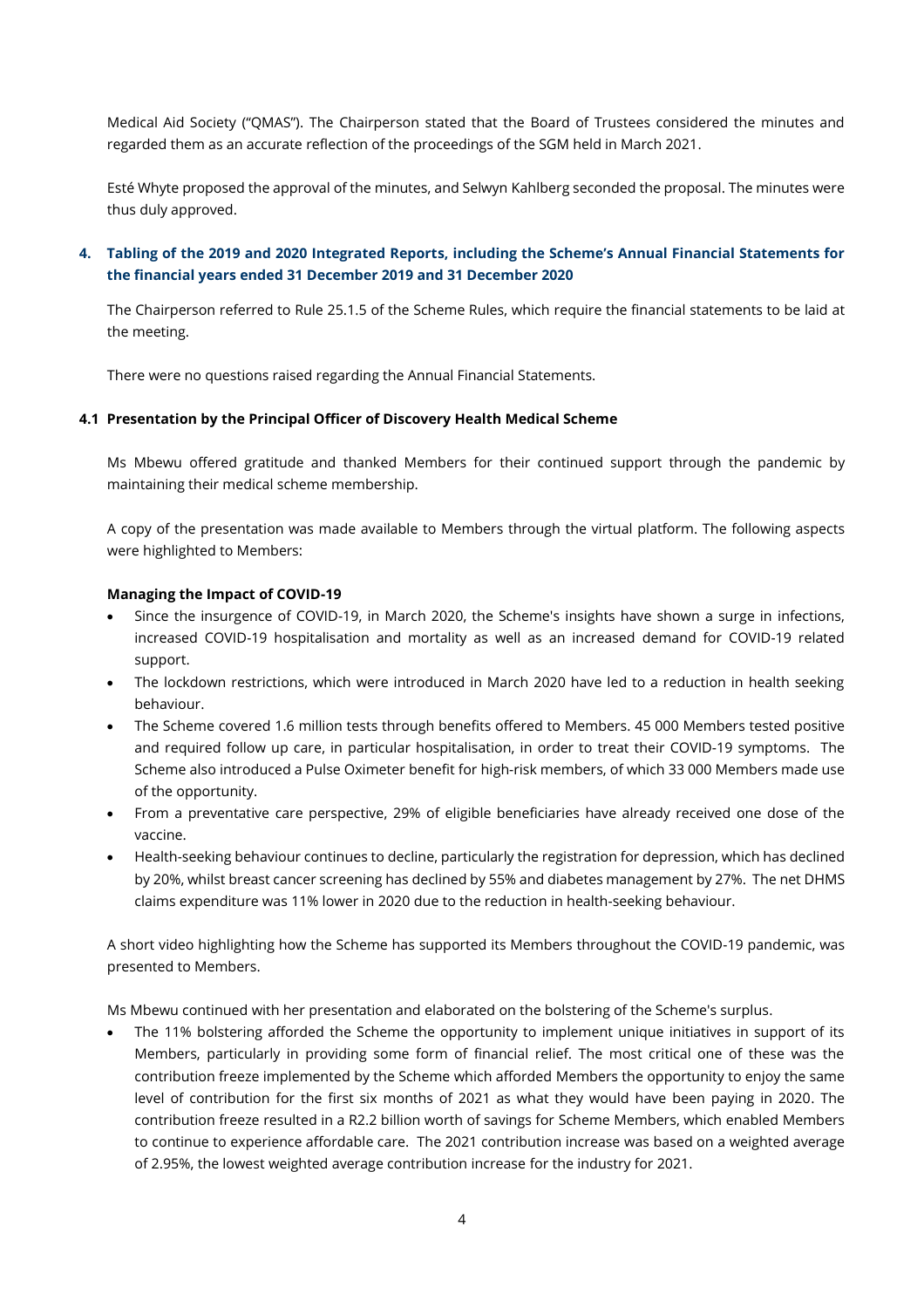- In 2020, the Scheme provided contribution support to its Members, enabling Members with positive Medical Savings Account balances to utilise available funds in lieu of their contribution payments. Some concessions were provided to SMEs, enabling them to defer their contribution payments to a later date. This concession amounted to R206 million.
- The Scheme was the first to launch the COVID-19 WHO Global Outbreak Benefit, which provided benefits aimed at testing, out-of-hospital treatment, isolation and high risk management at home.
- The top 10 highest individual member claims paid in the past 12 months amounted to R72 million.

### **Improving Quality of Care**

• Mental wellbeing has become one of the critical aspects of healthcare, particularly during the COVID-19 pandemic. Enhancements made to the Mental Wellbeing Programme further support the mental wellbeing of Members throughout their mental wellness journeys. The Diabetes Care Programme was enhanced to improve the outcomes for Members living with diabetes.

# **Ensuring the Best Value Healthcare**

- Members benefit through the Scheme continuously reducing administration expenditure, which is among the lowest in the industry. In 2019, the Scheme was ranked seventh lowest out of 20 open schemes.
- For every R1 spent on managed care and administration fees in 2019, Members of the Scheme derived R2.03 in value. This assessment is further reviewed independently by Deloitte.
- The Scheme saved R423 million in fraud savings and recoveries in the 2020 financial year as a result of Discovery Health's internal fraud measures, which benefit Members through a 1% lower contribution increase every year.
- In 2019, the Scheme delivered a net healthcare result of R135 million which was bolstered by the net investment income of R1.757 billion, resulting in a net surplus of R1.563 billion for the year.
- In 2020, the Scheme delivered a net healthcare result of R7.45 billion, which was bolstered by the net investment income of R1.92 billion, resulting in a net surplus of R9.006 billion for the year. This surplus afforded the Scheme the opportunity to introduce the financial relief mechanisms that Members were able to enjoy.
- The Scheme experienced a decline in membership during 2020 as a result of COVID-19, with a membership base of 2.76 million beneficiaries as at the end of 2020. The Scheme has, however, maintained its market share, and grew to 57.1%.
- The Scheme has R28.2 billion in reserves, which equates to a solvency ratio of 36.9%.

### **Building a Better Healthcare System for All**

- The governance structure of the Scheme ensures accountability, appropriate governance structures, and proper monitoring and oversight activities.
- The Scheme ensured sustainability and improved services levels during 2020, as indicated by a continued reduction in the complaints to the Council for Medical Schemes by Members. The Scheme achieved a Member Perception Score of 8.74 out of 10 and an Overall Perception Score of 9.06 out of 10.
- The Scheme acts in accordance with the principles of responsible corporate citizenship and has supported and participated in the Health Market Inquiry, culminating to the release of the final report. The Scheme also participated in industry discussion relating to the Low Cost Benefit Options Framework, to ensure the expansion of accessibility to medical scheme coverage and the reach of the private healthcare sector.
- The Scheme fully supports the principles of National Health Insurance and a solution that supports universal healthcare coverage for all South Africans.

# **4.2 Presentation by the CEO of Discovery Health (Pty) Limited**

Dr Noach acknowledged those who faced illness and suffering and offered his condolences to those who suffered loss as a result of COVID-19.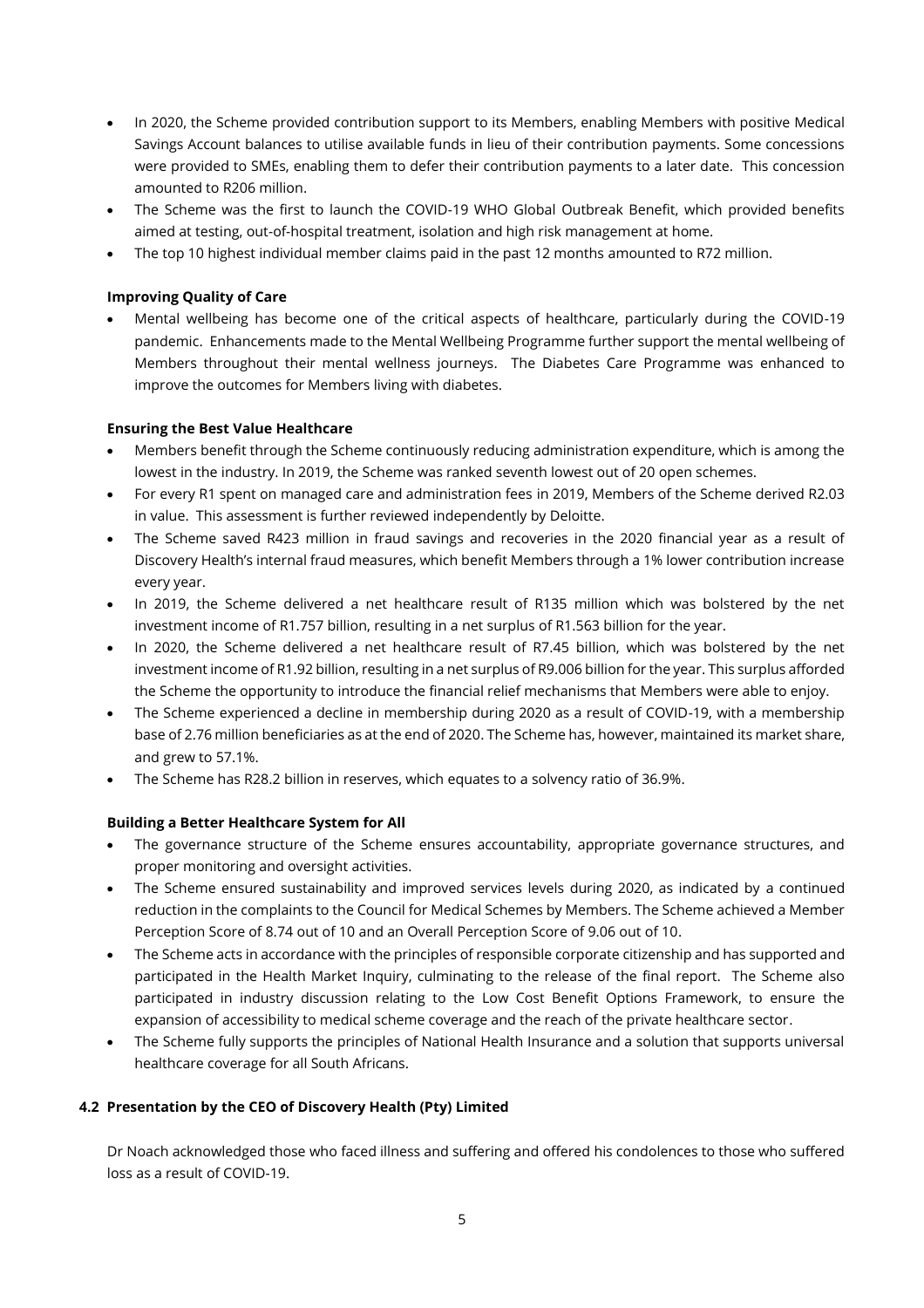A copy of the presentation was made available to Members through the virtual platform. The following aspects were highlighted to Members:

### **Review of Past Performance**

- The medical scheme industry performance in South Africa is reflective of global healthcare trends. R10.6 billion in operating surpluses were generated across the industry by the end of the third quarter of 2020, with a 7.3 percentage point increase in the capital reserves of medical schemes across the entire industry. This ultimately leads to a much stronger capital solvency or reserving position for medical schemes.
- The Scheme demonstrated outlier performance in 2019 and 2020 as it increased its market share to 57.1% and built up R27.5 billion in reserves, which is above the statutory requirement of 25%.
- DHMS new growth indicates a 13% increase in good quality lives (healthier and younger) joining the Scheme, with the average age of younger new joiners being 25.7. 6.3% of new joiners have chronic conditions.
- External survey results reflect improvements in overall customer sentiment during 2020, with Discovery Health and Discovery Health Medical Scheme being preferred by brokers, providers and employer groups.
- Results of a global benchmarking exercise indicated that Discovery Health outperformed the benchmarks for Discovery Health Medical Scheme in relation to customer effort scores, Member based research, first call resolution and response time.

#### **Member Support throughout COVID-19**

- Discovery Health Medical Scheme has spent R7.9 billion on looking after its Members throughout the COVID-19 pandemic.
- Discovery Health has contributed to the national fight against COVID-19 by delivering more than 800 000 vaccinations across the country, of which 420 000 was administered at Discovery Health vaccination sites. In partnership with Vodacom, all South Africans were afforded access to Discovery Health's virtual healthcare platform free of charge. Discovery Health also supported the Solidarity Fund and developed South Africa's COVID-19 contact tracing app, which was donated to the government.
- The vaccine navigator on the Discovery Connected Care Platform was launched, and supports the end-to-end vaccination journey from vaccination appointments to management on site. A non-official digital vaccination certificate is also available on this platform.
- Part of Discovery Health's strength that has shown during COVID-19, has been its ability to deliver very smart and quick analytics, across the Discovery Health data environment, which allows one to look at specific analytics quickly. This includes a COVID-19 insights hub, which is available on the Discovery Health website.
- Discovery Health supported the South African Medical Research Council, who have done vaccine efficacy and safety analysis on the Johnson and Johnson vaccine programme in South Africa, by making its data available, properly consented and protected, and with support from Discovery Health Medical Scheme, to allow the Medical Research Council to publish world first, world leading evidence on the safety and efficacy of the Johnson and Johnson vaccine. The results were astounding and showed that it is indeed very safe, and is indeed highly effective, including against the Delta variant. This has been supported by an inordinate number of webinars and media engagements. It is important to educate the public and share data and information.
- Dr Noach shared a note from Mr Paul Deppi, who has been a Member of the Scheme for the past 18 years. This was one example of the lengths Discovery Health Medical Scheme and Discovery Health would go in order to ensure excellence for its Members in extreme conditions.

A video about the Discovery Health brand was presented to Members.

#### **Trends Impacting Healthcare in 2021 and Beyond**

- Dr Noach shared five emerging global and local healthcare trends:
	- o The impact of Long COVID and importance of wellness for resilience.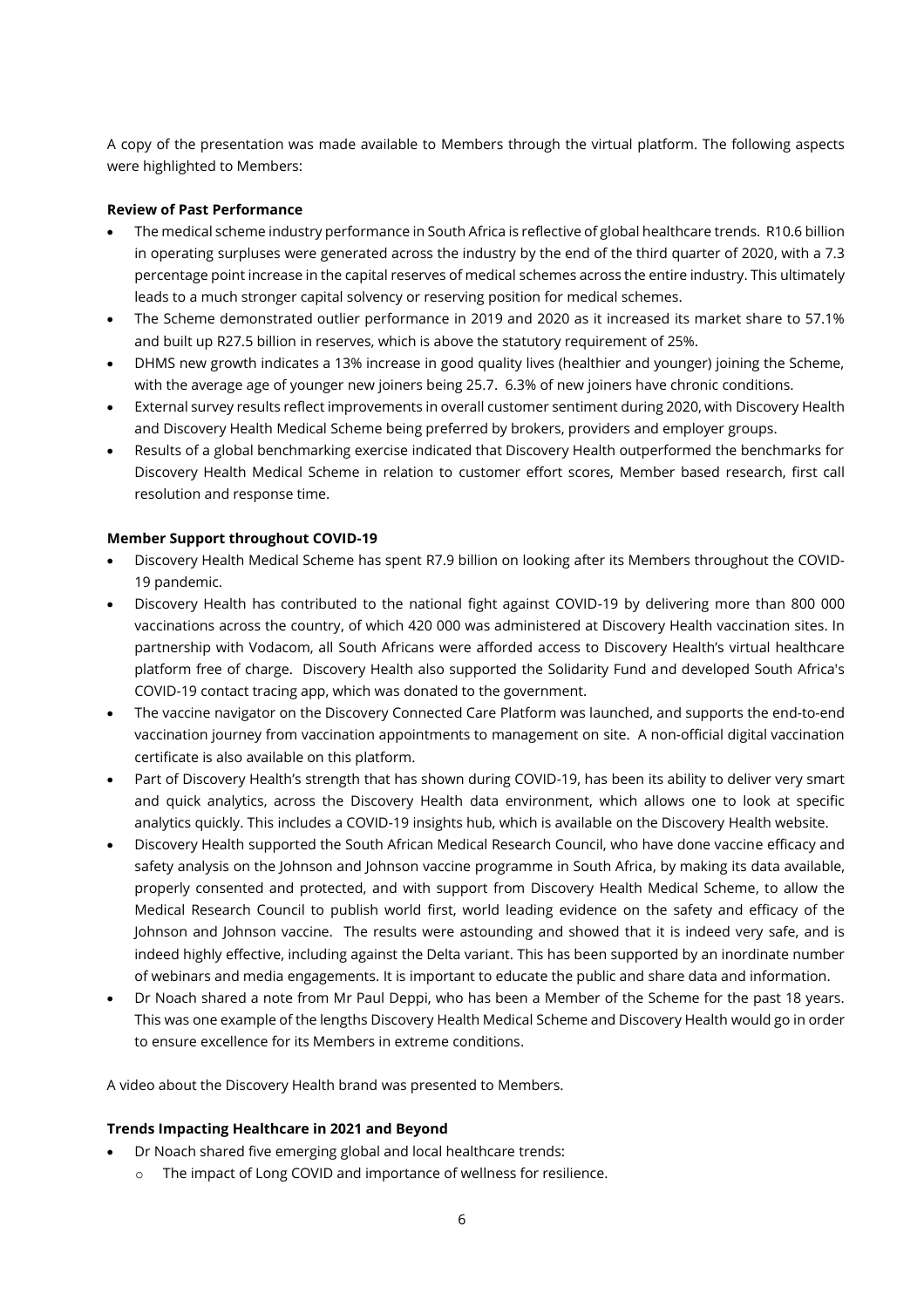- o The importance of access and affordability of healthcare.
- o The move from traditional places of care to non-traditional places of care with more care being delivered remotely across digital ecosystems.
- o Focus on quality through Value Based Care.
- $\circ$  Emphasis on the health of populations, particularly those living with chronic illness.

The Chairperson thanked Ms Mbewu and Dr Noach for their presentations.

Members were afforded the opportunity to pose questions relating to the above presentations. The Chairperson advised that individual queries relating to personal benefits would be dealt with through the Scheme's contact centre and not at the AGM.

a. Dr Max Price asked whether the minutes should not reflect the vote and decision.

The Chairperson commented that the vote occurs after the meeting, and as such, they will not form part of the business of the meeting, and would therefore not be reflected in the minutes of the meeting.

Ms Mbewu commented that to ensure that results on all votes, resolutions and elections are known to Members, they will be published on the Scheme website for Members to have sight of. Members will also be notified as soon as the results are available on the website.

b. Andrew Bytheway commented that the Integrated Report has a focus on compliance and control, but little on the management of opportunity, especially technology and information systems related opportunities and asked what is being done to identify, assess and deliver benefits for all stakeholders, including employees, partners, as well as Members.

Ms Mbewu commented that the Scheme views all its strategic initiatives on an annual basis to determine which should be highlighted in the Integrated Report. From an IT governance perspective, the Scheme, through the Board, has mandated the Risk Committee with oversight over IT governance aspects of the Scheme. In this regard, the Chief Information Officer of Discovery Health reports on matters of IT governance and strategic initiatives at every Risk Committee meeting. The Chief Security Officer of the Discovery Group is invited to Risk Committee meetings when required, to give feedback relating to IT security related aspects such as cyber risk.

Ms Mbewu continued to highlight the different committees and their responsibilities such as opportunities relating to innovative solutions from a healthcare perspective which would be dealt with by the Scheme's Clinical Governance Committee. Various tools in place, specifically at a Scheme level, were explained to Members.

c. Dr Max Price asked for an explanation of the basis or principles involved in calculating the value derived by Members from each R1 expenditure to Discovery Health.

Ms Mbewu commented that the calculation is in place in order to understand and properly interrogate and ensure that the Scheme receives benefit from money spent on Discovery Health, in receiving both administration services and managed care services from Discovery Health. She explained that services are assessed and the calculation is the benefit derived, divided by the amount spent for these services.

She further provided an example of what gets calculated and stated that some of the key matrix and components that are assessed as part of this calculation is savings which have accrued to the Scheme in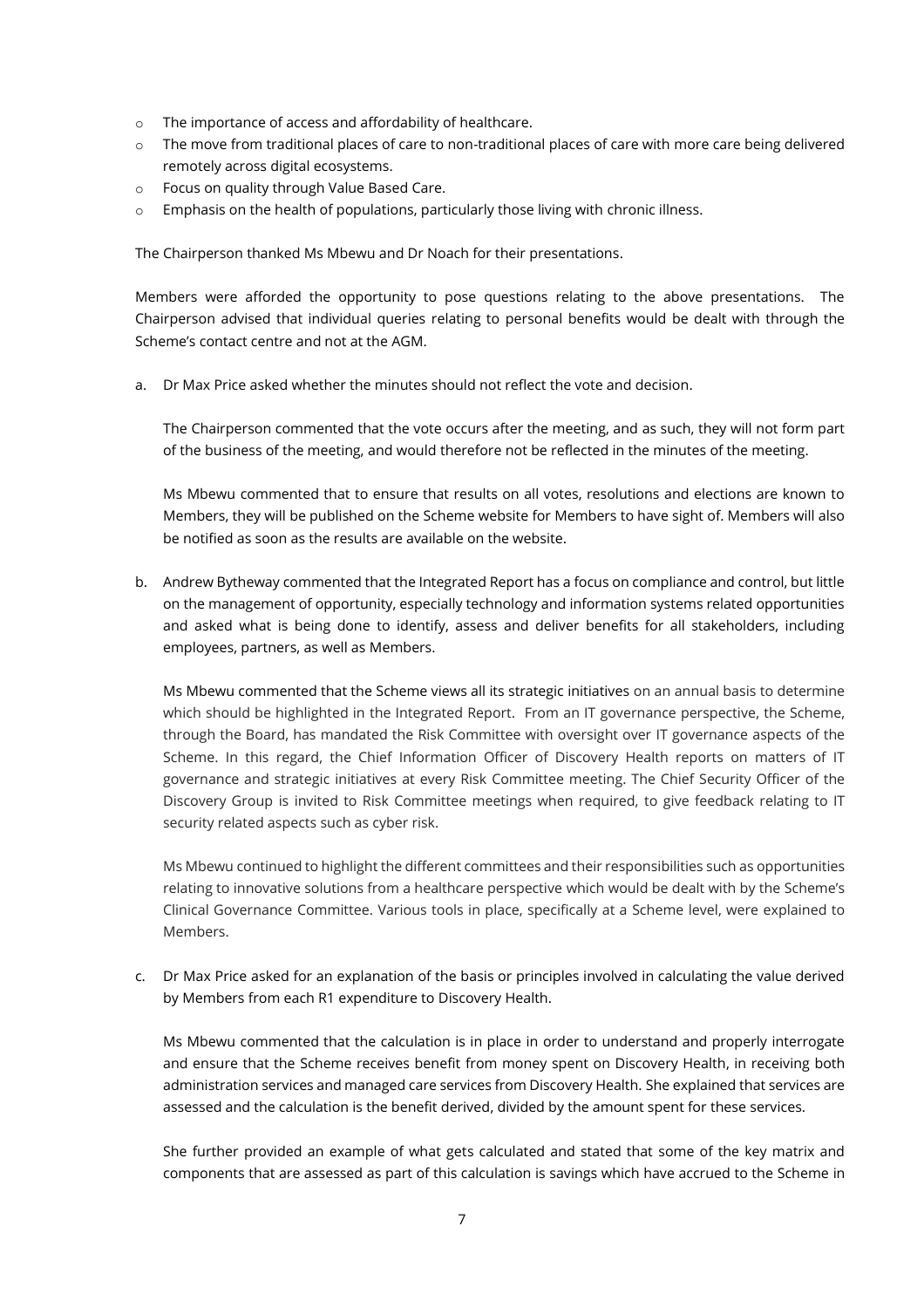the tariffs that are negotiated on behalf of the Scheme by Discovery Health on an annual basis, to ensure that the tariffs are as low as possible whilst delivering the healthcare outcomes required by the Scheme.

- d. Charley Cain posed the following questions:
	- 1. Why the Scheme is considering a continuous monitoring benefit for diabetes and not approving particular medication for diabetes.

Dr Noach commented that continuous glucose monitoring ("CGM") is an emerging technology that provides much more precision in the management and measurement of diabetes. This monitor is worn with a small needle implanted underneath the skin that continuously measures glucose levels in the area just under the skin, allowing for a more precise understanding of glucose levels as opposed to the finger prick test intermittently.

He explained that Discovery Health Medical Scheme was the first medical scheme in the market to launch a continuous glucose monitoring benefit. It was launched with a specific device, with careful negotiation with the provider of that device to ensure that it was affordable and sustainable for the Scheme, and at the same time delivered a cost-effective and high-quality solution for diabetic Members. The device does represent quite a big cost in the management of diabetes, though the mindset of Discovery Health Medical Scheme and the role of Discovery Health as the managed care provider is very much around thinking about the long-term impact of diabetes.

Regarding the approval of particular medication for diabetes, Dr Noach commented that formularies in general are updated every two years at Discovery Health Medical Scheme and this is done in close co-operation and conversation with leading societies.

2. Whether Members can expect more contribution holidays given the healthy surplus and the dire economic situation prevailing in our country.

Dr Noach commented that the Scheme conducts detailed actuarial reviews, from both internal actuaries at Discovery Health and external independent actuaries and makes decisions based on those actuarial valuations around contribution increases, and potentially also freezing contribution increases. The Scheme, through its various subcommittees and the Board of Trustees, ultimately will consider the financial situation of the Scheme to make that decision.

A contribution holiday, or a delay in the increase, uses available solvency, but does not affect that equation between contributions and claims.

He further advised that Discovery Health Medical Scheme has a benefit update and launch in September this year to financial advisors, where the contributions for 2022 will be covered and discussed.

3. What the Scheme is doing to reduce the drain of the Comprehensive and KeyCare options.

Dr Noach commented that, in a community-rated environment, Members can move between different Scheme options. As the medical scheme pricing has changed over the years, people are choosing different options, and at times, cheaper options. The sacrifice people make when they choose a cheaper plan option is that they do of course forego some of the benefits on the higher plan option. As long as, on a consolidated basis, and on a plan-by-plan basis, the plans and pricing of the Scheme are considered sustainable, the Scheme continues offering 22 or 23 plan options to its Members and to allow movement between these plan options.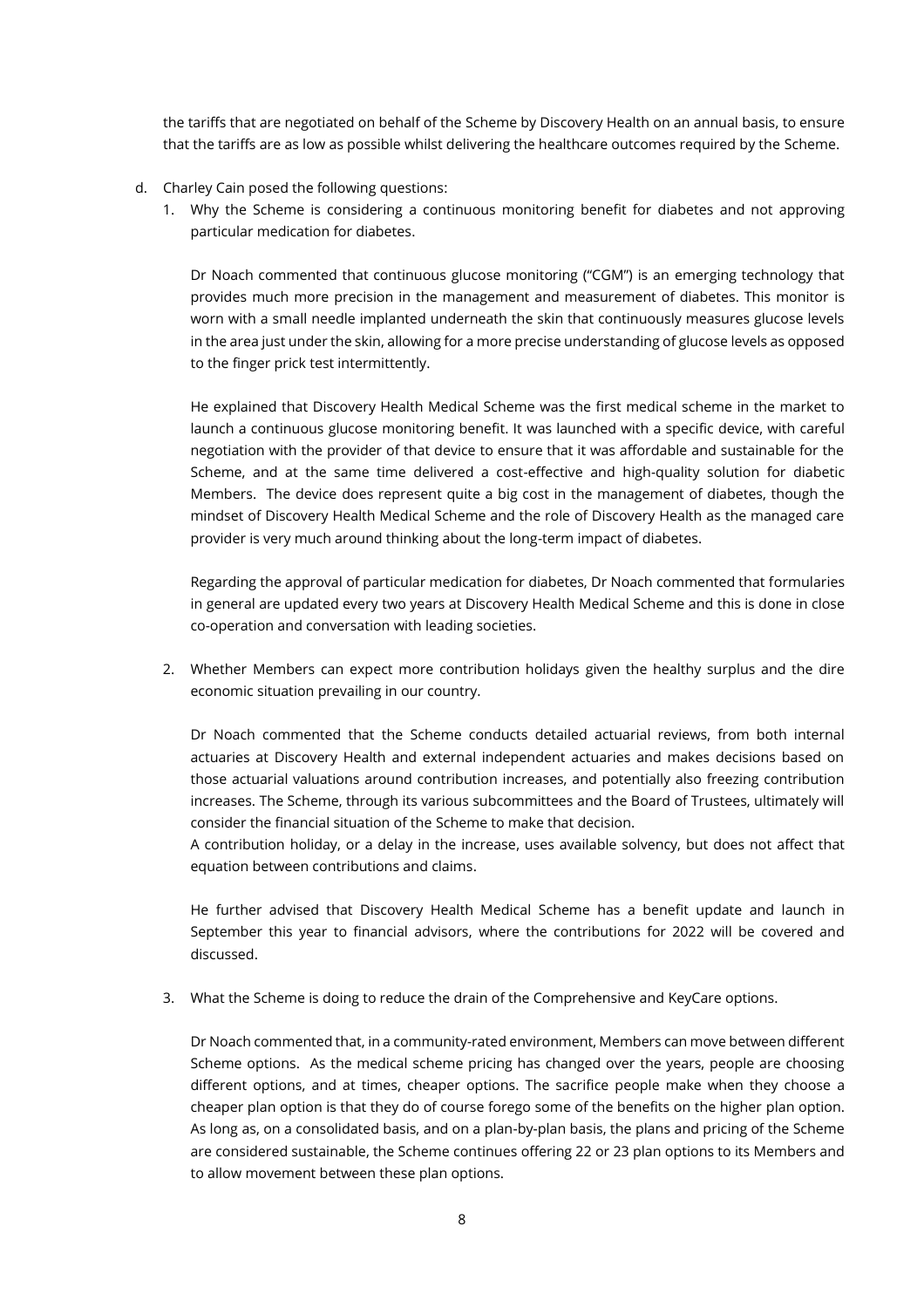The drain of the Comprehensive and KeyCare options is consequently not of major concern to the Scheme as it is a trend linked to affordability in the case of the Comprehensive Plan and will be monitored carefully in the context of ensuring that the Scheme remains sustainable.

e. Dr Max Price asked what proportion of the increase in 2021 was due to the merger with QMAS.

Ms Mbewu commented that the proportion of the Members which joined the Scheme through QMAS, had not been incorporated in the numbers for 2021 as the amalgamation only took effect from 01 August 2021, as approved by the Council for Medical Schemes.

f. Charley Cain requested consideration of the Flexi scheme as offered by FedHealth to better help Members from a cashflow perspective in these trying times.

The Chairperson commented that the request or suggestion is not related to the business of the AGM and can be referred to a consultant outside of the meeting.

g. Charley Cain suggested a drive in the next few years to attract young lives to sustain the Scheme.

Dr Noach commented that Discovery Health supports the sustainability of the Scheme, and importantly, keeps contributions down. In its role in supporting Discovery Health Medical Scheme, Discovery Health endeavours to market favourably to young and healthy Members.

h. Sipho Hlatshwayo asked how one goes about obtaining assistance from Discovery relating to a selfquarantine site if one has tested positive for COVID.

Ms Mbewu commented that the Scheme continuously reviews the benefits offered and whether they serve a purpose, including during the period of COVID. The isolation facility benefit is one of those that the Scheme has re-assessed, and due to the lower than expected uptake of this benefit and balancing that with the cost associated to the Scheme, it was decided to discontinue the benefit.

i. Kevin Fraser asked whether DHMS is willing to accept an operating shortfall as deferred medical treatment is taken back, given there was such a large surplus from 2020, so that the reserve growth is brought back in line with pre-COVID rates, or whether premiums would be increased to have a continuous surplus.

The Chairperson commented that this question has been answered previously by Dr Noach in response to Charley Cain.

j. Charley Cain asked what the percentage of Members over 65 were.

Ms Mbewu commented that, as at the end of the 2020 financial year, just under 11% of Members were over 65.

k. Sipho Hlatshwayo asked what support is provided to Members at home.

Ms Mbewu reiterated that not everyone who is COVID-19 positive or received a positive test result requires the same kind of support. The support that is given to members is specific to their clinical requirements.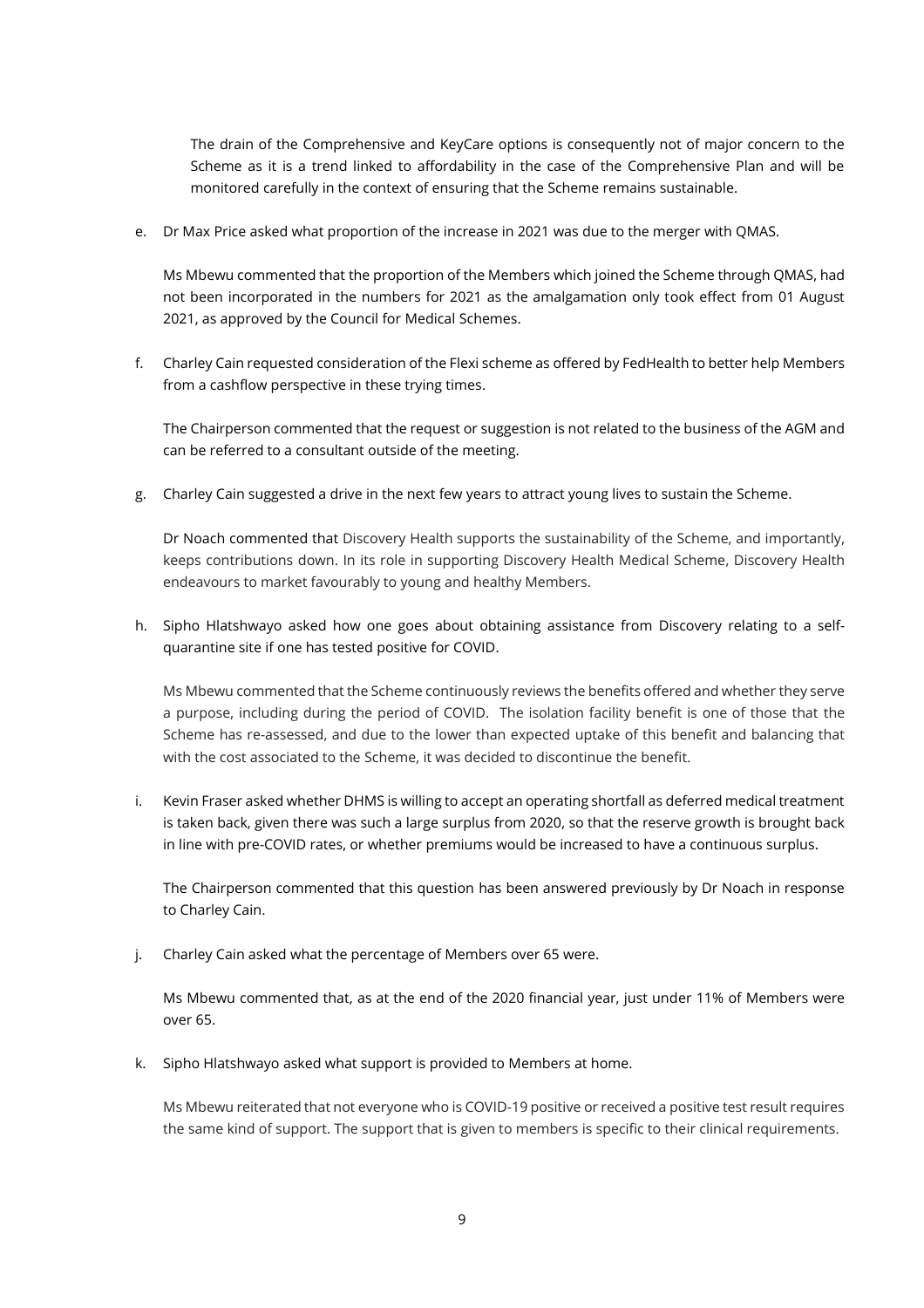l. Charley Cain asked whether Telehealth should not reduce cost to patients and make healthcare more accessible. Even without COVID-19, Telehealth is the way to go and that the Scheme should conduct a ROI going forward.

Dr Noach commented that Telehealth has a distinct advantage in respect of both accessibility and affordability of care and is very relevant to the way patients access and pay for their care, as well as the sustainable costs of delivering care. There is economic work being conducted in this regard.

m. Rev James Juma asked how the Scheme would realize a holistic care of the Member by providing Psycho-Spiritual interventions across COVID-19, cancer, etc. treatment trajectories and to what extent Psycho-Spiritual professionals are part of the decision-making process in the Scheme.

Ms Mbewu commented that, from the Scheme's perspective, the decision on which professionals are utilised should be balanced in a manner that is equitable and fair, in line with the constitutional requirements of the country. The Scheme ensures that it is not deemed to be prejudiced against race, gender or religion.

The Scheme pays for and utilises the services of health professionals, recognised and registered with the various bodies in South Africa. If a practitioner is registered and has a practice number, the Scheme can engage with that specific professional.

n. Theodore Pass asked whether Members' rights to decline vaccines in favour of other health and lifestyle measures, would be respected, rather than resorting to coercive or punitive measures.

Ms Mbewu commented that the Scheme does not resort to coercive and punitive measures. Schemes do not look at the risk associated with a specific member in deriving the contribution that a specific member needs to pay, but use the basis of community rating, as enshrined in the Medical Schemes Act.

o. Carmen Hollander asked how Discovery Health would improve service delivery in real time in a respectful manner in understanding the intersectionality of persons with illnesses.

The Chairperson commented that the Scheme endeavours to respect its Members and display as much empathy and congruence as possible with whatever conditions they are facing.

p. Dr Max Price commented that his previous question relating to whether the minutes should reflect the vote and decision referred to the approval of the minutes of the Special General Meeting, which did not reflect the outcomes.

Ms Mbewu commented that the same principle as with the AGM is followed in that a summary of the SGM voting results were published on the Discovery website.

q. Norman Khoza commented that there has been limited community-based involvement, interventions and engagement to improve health awareness amongst underprivileged communities and asked whether the Scheme envisages undertaking community-based awareness drives, which could include community parks, physical fitness programmes, young people health activities, etc. He also commented that the Scheme should also promote non-pharmaceutical interventions such as good ventilation on top of the vaccination drive and support.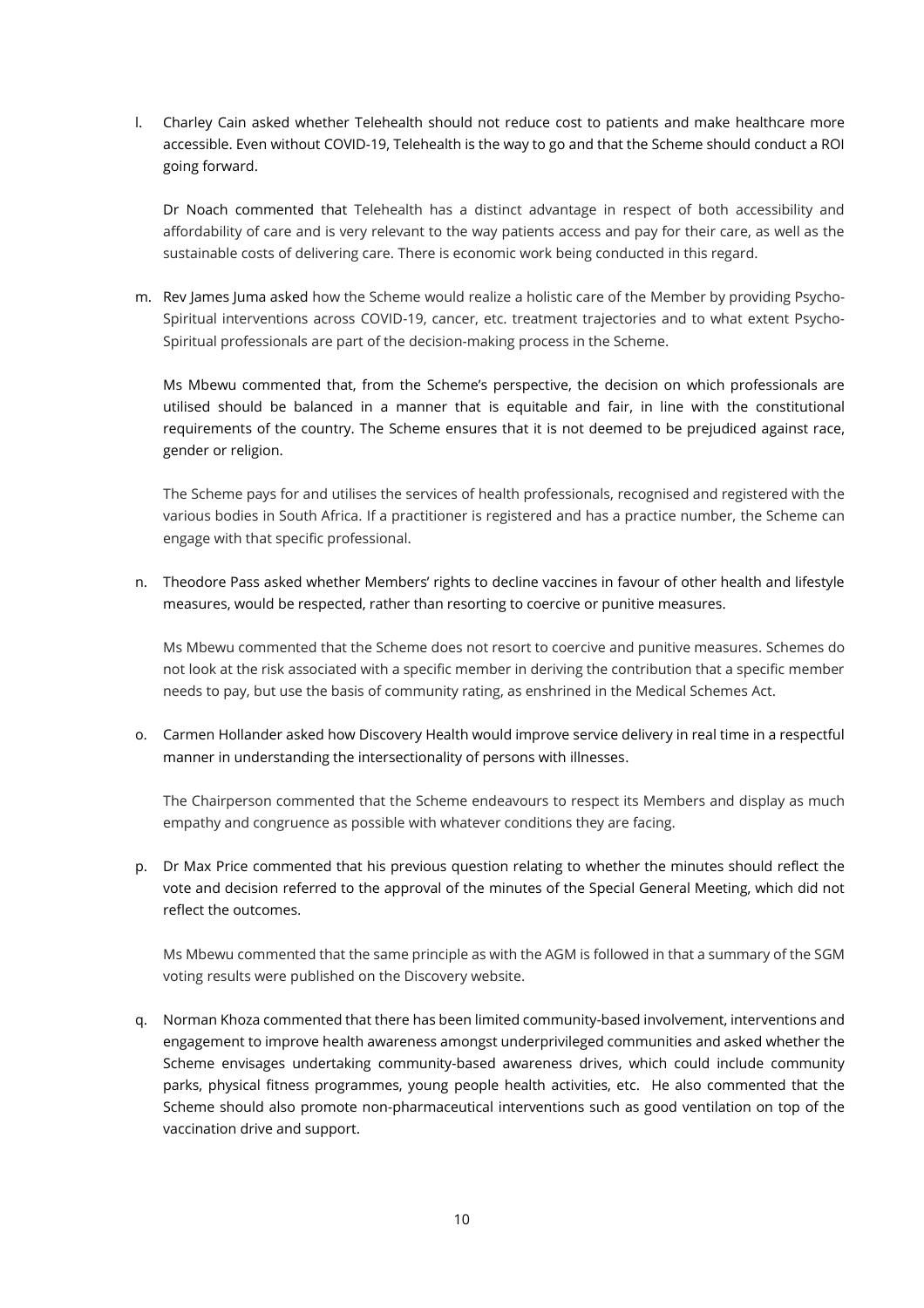Dr Noach commented that unemployment has peaked and economies were affected worldwide due to lockdowns. Medical Schemes are Non-profit Organisations and function as mutual funds, holding Members' money in trust for the purposes of paying claims, not for corporate or community social investments.

Discovery Health, on the other hand, has a vibrant corporate social programme and is making significant investments in community upliftment, physical fitness and education related, through the Discovery Foundation.

r. Abigale Kandengwa asked how dentistry and diabetes related issues on network medical aids could be assisted with, as network dentists are normally very far but one has to book an appointment and only visit network dentists.

Dr Noach commented that Members who chooses a network plan, receives the ability to pay a lower contribution but at the same time has to accept that the way the network plans are priced, and in order to keep them affordable, they must, by definition, support only a network of contracted providers.

When these networks are designed and presented to DHMS for approval, Discovery Health endeavours to ensure and coverage is as broad as possible. Sophisticated geo spatial tools are used to understand the demographics and location of Members on a particular plan and overlay the network being built to ensure these are well matched.

Dr Noach further stated that the Council for Medical Schemes has given a guideline insofar as prescribed minimum benefit access is concerned, and that the provider should be within 50 to 70 kilometers of access to be considered reasonable and accessible for Members. In respect of an emergency, Members can visit any emergency unit, which emergency visit will be paid even if the provider is not on the network provider list. The "find a provider" tool on the Discovery website and app allows Members to use their own location to find the closest provider to them in a particular discipline.

s. Naomi Louwrens asked how new technical options/ways of checking information would be made available to Members who don't have technical skills (older clients) or modern cell phones.

Dr Noach commented that the service strategy of Discovery Health to support the DHMS Members must always be a multi-channel strategy. Whilst channels were developed to support instant messaging, social media issues that are raised, instant messaging and live chat on the website via the app or via the web, Discovery Health will always retain the most basic of telephonic channels, and for that matter, written correspondence channels to ensure multi-channel support is provided.

t. Sikander Kajee asked whether there is anything specific that prevents allowing people to vote via an electronic platform, other than lodging a proxy or attending the AGM, i.e. specific CMS rules or constitutional prohibition.

The Chairperson commented that DHMS endeavours to obtain the maximum involvement of all Members. When physical meetings were held, DHMS encouraged participation.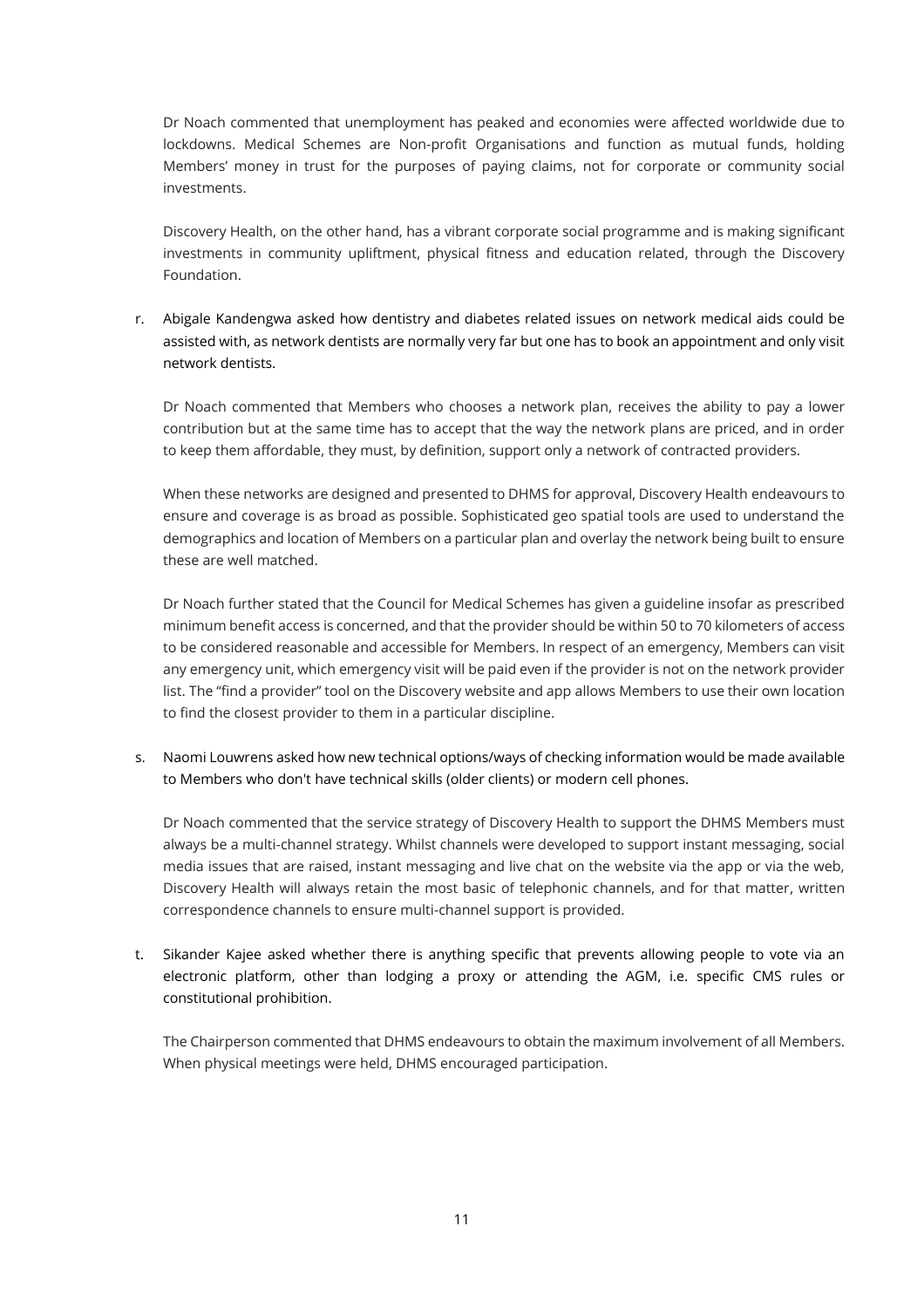### **5. Governance**

### **5.1 Discovery Health Medical Scheme Trustee Remuneration Policy and Trustee Remuneration**

The Chairperson invited the Chairperson of the DHMS Remuneration Committee, Mr Dave King, to present the Scheme's Trustee Remuneration and associated Policy for 2020 and 2021.

Mr King presented the Agenda for his presentation as follows:

- 1. Remuneration Governance
- 2. Trustee Remuneration Policy
	- Remuneration Methodology
	- Remuneration of the Board of Trustees
- 3. Proposed 2020 Trustee Remuneration
	- Trustees
	- Chairpersons
- 4. Proposed 2021 Trustee Remuneration
	- **Trustees**
	- **Chairpersons**

Mr King explained that the proposed Trustee remuneration for both 2020 and 2021 will be discussed as no AGM was held in 2020, which resulted in remuneration levels remaining unchanged as Trustees were remunerated as last agreed at the 2019 AGM.

### **Remuneration Governance**

- The Board of Trustees is responsible for the development and implementation of a Remuneration Policy for the Trustees and Board Committee members.
- The Board of Trustees in turn delegate the responsibility of oversight to a Remuneration Committee ("RemCo"), which comprises four Trustees, one of whom is the Chairperson and one Independent RemCo member.
- Trustee remuneration is presented to this AGM for majority vote by the Members.
- Approval of the Scheme's Remuneration Policy that is tabled at the AGM will take place by means of a nonbinding advisory vote.
- Trustee remuneration is disclosed at the AGM, Council for Medical Schemes and in the Integrated Report.

In terms of the Remuneration Methodology, the Scheme engaged the PricewaterhouseCoopers' Remuneration Practice in 2014 and developed a unique methodology with benchmarking practices, and various features as approved by the CMS in adherence to the guidelines of Circular 41 of 2014.

- This fundamental methodology has not changed and is based on an hourly rate that is applied to the number of meetings per year, preparation time for each meeting, the duration of meetings, estimated time required between meetings and the number of actual meetings attended.
- The proposal to the Members in attendance at the AGM, was that the rate for 2020 is increased from 2019 by 4.1%, which is CPI, to yield an hourly rate of R3 700 excluding VAT. The proposal for 2021 was to increase the rate by a further 3.3%, which is also CPI, to R3 820 per hour excluding VAT.
- Where a Trustee is VAT registered, VAT invoices are issued. If a Trustee is not VAT registered, payments are made without consideration to VAT.
- The annual base fee and fee per meeting is calculated based on a full year's meeting quota and is split as follows: 70% base fee, which is paid quarterly in arrears, and a 30% meeting fee, which is paid each month after the relevant meetings have been conducted, if they were conducted.
- The remuneration policy remains unchanged for 2020 and 2021.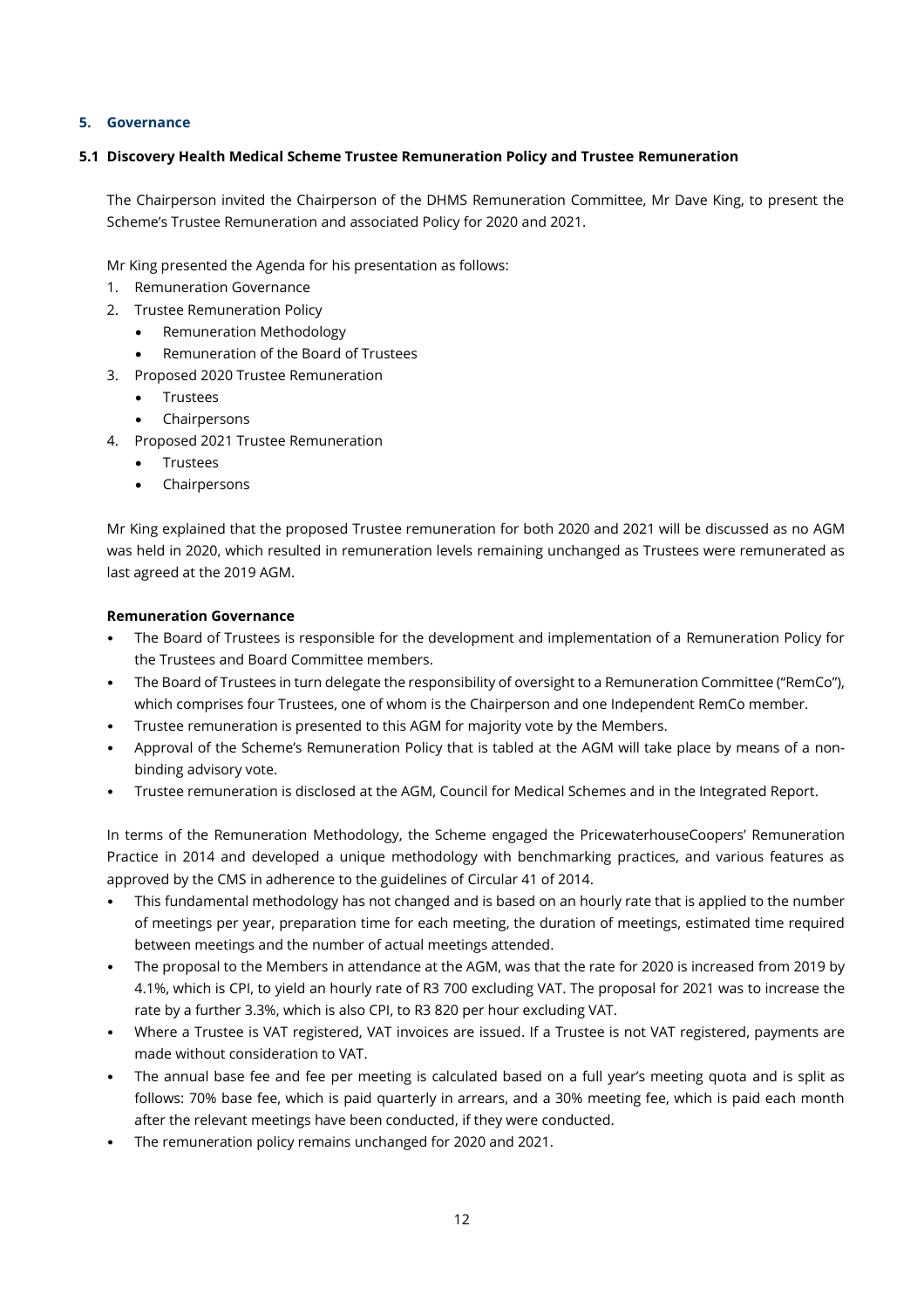• Trustees are not remunerated to attend training or conferences, are not paid consultation fees and do not participate in incentive programmes, but are reimbursed reasonable and direct expenses incurred by them in the performance of their duties.

#### **Proposed 2020 and 2021 Chairperson of the Board and Trustee Remuneration**

Mr King outlined the proposed 2020 remuneration for the Chairperson of the Board of Trustees. It was proposed that the Chairperson be remunerated for 224 hours of work for 8 Board meetings (28 hours required per meeting) at R3 700 per hour, totalling R828 000 for the year. Mr King emphasised that, should the Chairman of the Board be a member of another Committee, then he or she would be eligible to earn fees for attending those Committee meetings as well. The same principle for 2021 is applied but escalated by a further 3.3%.

It was further proposed that Trustees be remunerated for 144 hours of work for 9 Board meetings (16 hours required per meeting) at R3 820 per hour for 2021, totalling R550 080 for the year. Mr King emphasised that the hourly rate is the same for all Trustees and remuneration is therefore dependent on the number of meetings and preparation time required.

Members were afforded the opportunity to pose questions relating to the above presentation.

a. Onalenna Ditshepi asked why DHMS approves either the consultation or medical medication for PMB applications, and never both. Surely consultation will usually be followed by a script for PMB conditions. In addition, with mental health issues on the rise, what DHMS is doing to ensure that Alzheimer's disease is on the PMB list.

Ms Mbewu commented that it is important to note that the list of PMBs is a function that is governed and overseen by the Council for Medical Schemes. From a consultation perspective, there is a prescribed list of conditions, which are deemed to be PMBs. From a medication perspective, not all medication which treats those PMB events are deemed PMB level of care, resulting in payment for the consultation but not the medication, as the specific treatment plan for the specific member does not meet PMB level of care.

Regarding Alzheimer's as a PMB, Ms Mbewu reiterated that the list is governed by the Council for Medical Schemes, which is gazetted. The Scheme and Discovery Health are part of various working groups, one of which looks at PMBs.

Dr Noach commented that for every condition that is approved for reimbursement as a prescribed minimum benefit, there is a basket of care that is allocated to that condition, which baskets of care must comply with the Medical Schemes Act and associated regulations minimum requirements. These baskets of care typically include three elements, namely a diagnostic element for the diagnosis of the condition, a treatment element in respect of the healthcare professionals, and a treatment element in respect of medicines and other surgical devices that may be needed.

b. A member asked whether the Trustee rates market related to other medical schemes, especially during these tight economic times.

Adv John Butler commented that it is important to make sure that the remuneration paid to Trustees is fair. The way that the formula works is that a survey is conducted for non-executive directors, and the Trustees take independent advice on that figure, which is discounted by 30% to derive the Scheme's figure. Specific matches to every other medical scheme are not done as the formula produces the fairest outcome.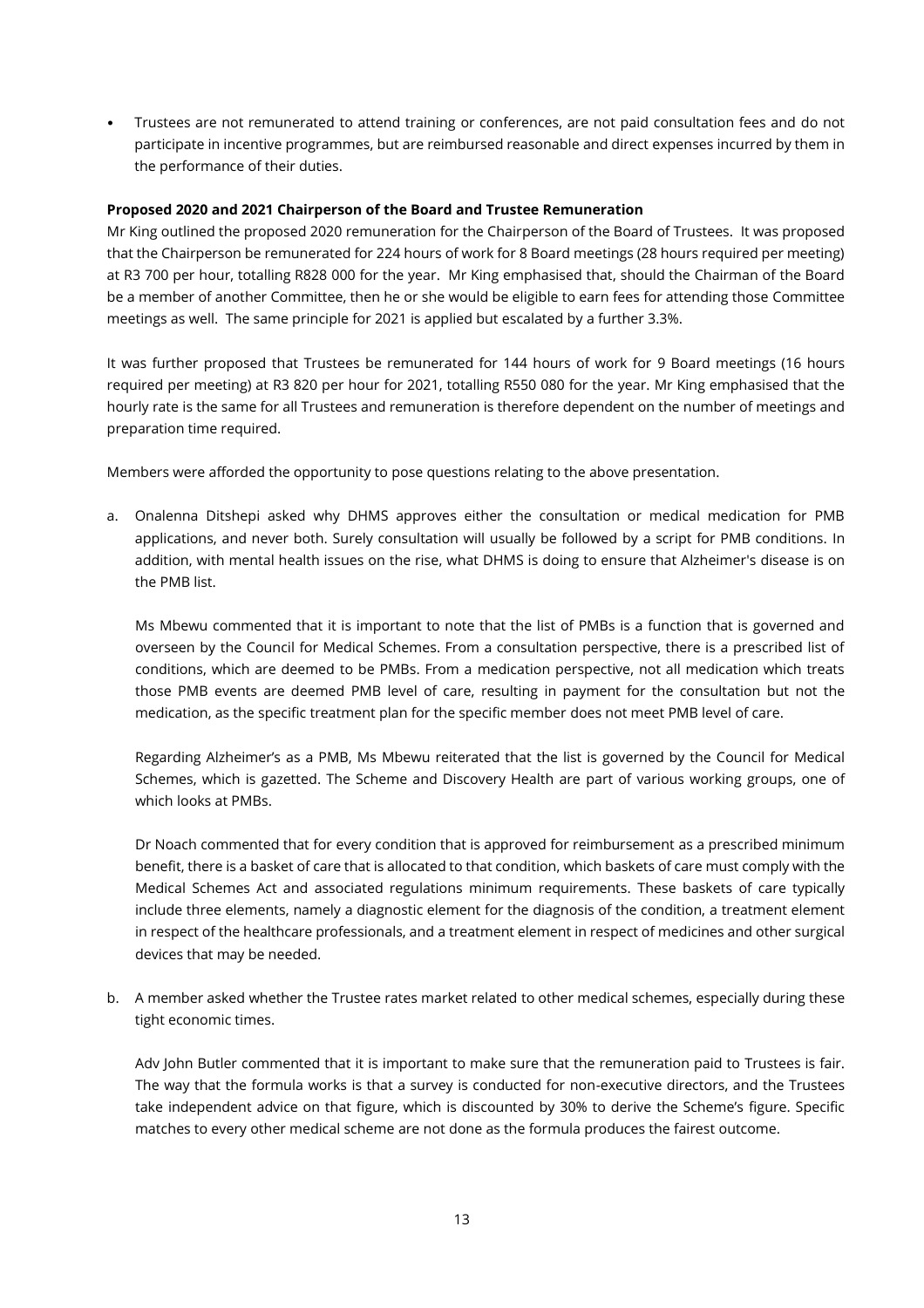c. Charley Cain asked whether the quarterly payments in arrears are included in the template calculations.

Mr King commented that quarterly payments are included in the template calculation, which includes the full build up and full annual fee, which is then further resolved into a 70% component and a 30% component. The 70% part is paid quarterly in arrears, and the 30% is paid monthly after the relevant meetings have taken place.

d. Judith Cornell asked why Discovery Health Medical Scheme pays such very high fees to Trustees, as the proposed Trustee fee for 2021 amounts to over R30 000 a day, even taking account of the amount of unpaid time for training.

Adv John Butler commented that the proposed fee for a Trustee to serve on the Board of Trustees of DHMS is based on research done by an external company and what the market pays non-executives, which in this case is discounted by 30%. As to whether that is taken holistically, a sensible amount to pay a Trustee, bearing in mind you want to attract appropriately skilled Trustees, the rates are considered fair.

e. Paul Johl asked whether it is not concerning that the Chairman is allocated 20 hours of preparation, but a Committee member is only allocated 8 hours.

Dr Suzette Brynard commented that the Chairperson has more preparation to do than Committee members as he oversees all the issues to be considered before, during and after the meetings. Effort cannot be equal between the Trustees and the Chairperson.

Based on the information provided, Mr King proposed that the remuneration for Trustees be approved for the 2020 and 2021 financial years respectively. Mr King also proposed that Scheme Members express their views on the Scheme's Remuneration Policy for Trustees, as recommended by the Remuneration Committee and approved by the Board. The Trustee Remuneration Policy will be put to the meeting for a non-binding advisory vote and voting was carried out though the polling function on the virtual platform.

#### **5.2 Appointment of the Auditors**

The Chairperson proposed that PricewaterhouseCoopers be re-appointed as auditors for the 2021 financial year on recommendation by the Audit Committee and as approved by the Board.

#### **6. Motions**

The Chairperson reported that the Principal Officer has not received any valid motions, so no motions will be put to this meeting.

#### **7. General**

The Chairperson requested Members to raise further questions, if any. No further questions were raised.

#### **8. Voting and closure of the AGM**

The Chairperson reminded Members that voting on all five resolutions, including the election of two Trustees will be open until 16:00 on 31 August 2021, after which the polling function will close and no further votes will be accepted.